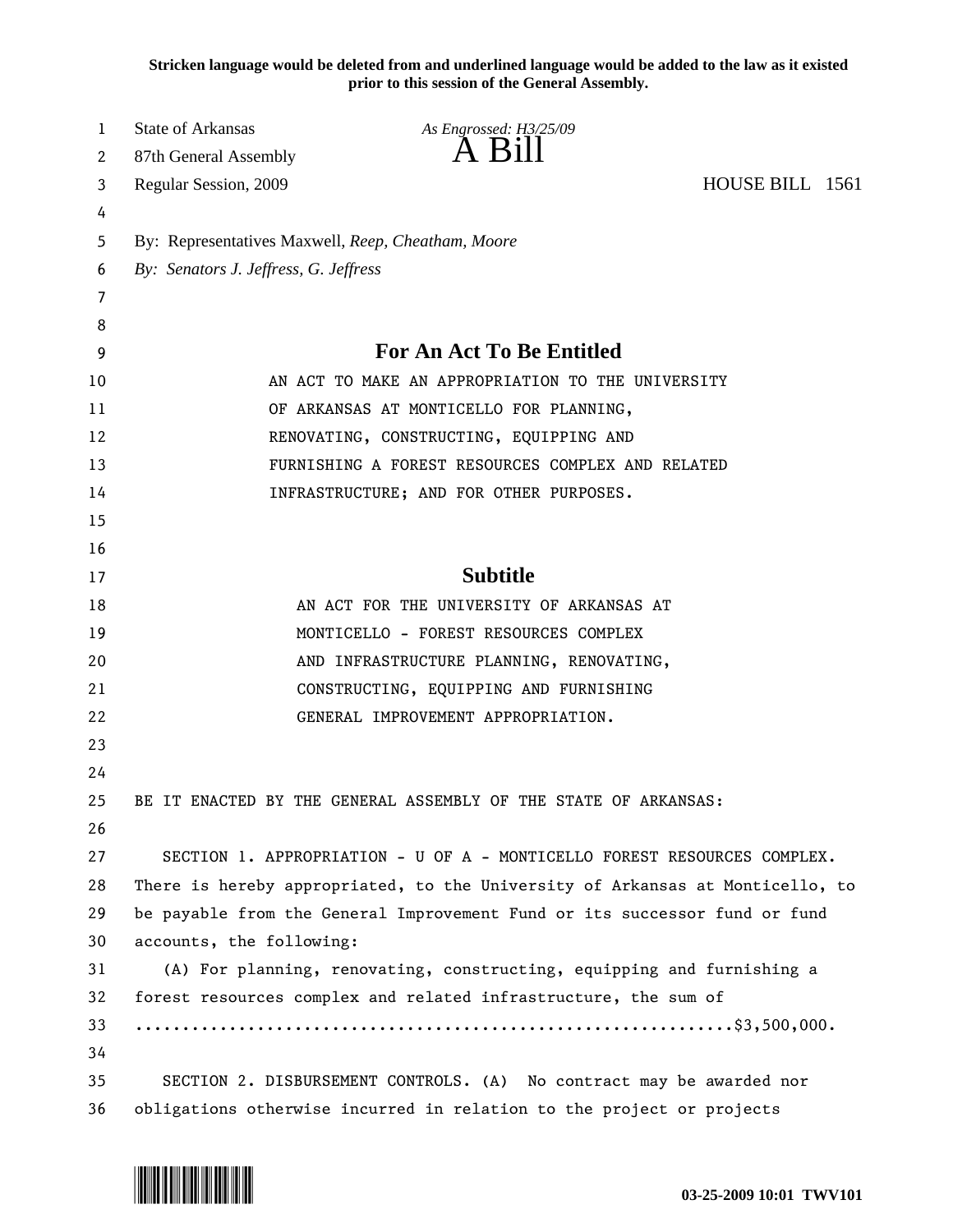## **As Engrossed: H3/25/09 HB1561**

1 described herein in excess of the State Treasury funds actually available 2 therefor as provided by law. Provided, however, that institutions and 3 agencies listed herein shall have the authority to accept and use grants and 4 donations including Federal funds, and to use its unobligated cash income or 5 funds, or both available to it, for the purpose of supplementing the State 6 Treasury funds for financing the entire costs of the project or projects 7 enumerated herein. Provided further, that the appropriations and funds 8 otherwise provided by the General Assembly for Maintenance and General 9 Operations of the agency or institutions receiving appropriation herein shall 10 not be used for any of the purposes as appropriated in this act.

11 (B) The restrictions of any applicable provisions of the State Purchasing 12 Law, the General Accounting and Budgetary Procedures Law, the Revenue 13 Stabilization Law and any other applicable fiscal control laws of this State 14 and regulations promulgated by the Department of Finance and Administration, 15 as authorized by law, shall be strictly complied with in disbursement of any 16 funds provided by this act unless specifically provided otherwise by law. 17

18 SECTION 3. LEGISLATIVE INTENT. It is the intent of the General Assembly 19 that any funds disbursed under the authority of the appropriations contained 20 in this act shall be in compliance with the stated reasons for which this act 21 was adopted, as evidenced by the Agency Requests, Executive Recommendations 22 and Legislative Recommendations contained in the budget manuals prepared by 23 the Department of Finance and Administration, letters, or summarized oral 24 testimony in the official minutes of the Arkansas Legislative Council or 25 Joint Budget Committee which relate to its passage and adoption.

26

27 SECTION 4. EMERGENCY CLAUSE. It is found and determined by the General 28 Assembly, that the Constitution of the State of Arkansas prohibits the 29 appropriation of funds for more than a one (1) year period; that the 30 effectiveness of this Act on July 1, 2009 is essential to the operation of 31 the agency for which the appropriations in this Act are provided, and that in 32 the event of an extension of the Regular Session, the delay in the effective 33 date of this Act beyond July 1, 2009 could work irreparable harm upon the 34 proper administration and provision of essential governmental programs. 35 Therefore, an emergency is hereby declared to exist and this Act being 36 necessary for the immediate preservation of the public peace, health and